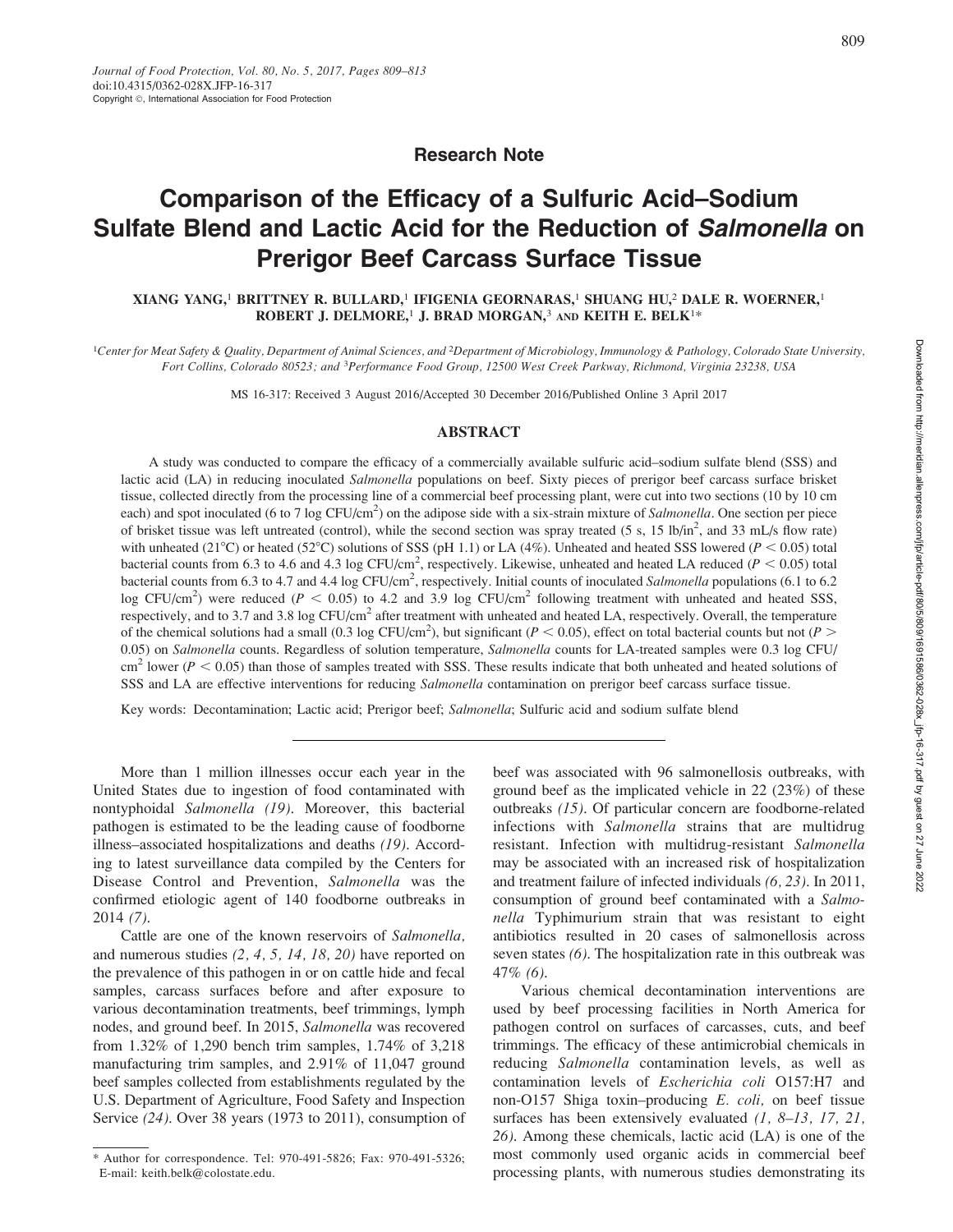antimicrobial effect (1, 8–10, 12, 17, 21, 26, 27). Nevertheless, the beef industry continues to look for novel chemical treatments for use as part of a multiple hurdle system to effectively control pathogen contamination on carcasses and resulting beef products.

A commercially available blend of sulfuric acid and sodium sulfate (SSS), which was recently shown to effectively reduce inoculated Salmonella populations on chicken wings (22), is approved for use as an antimicrobial treatment of meat and poultry products (25). Published data on the efficacy of SSS against Salmonella on beef carcass surface tissue are limited. Therefore, the objective of this study was to evaluate the efficacy of SSS, applied at two temperatures, against Salmonella inoculated onto prerigor beef carcass surface tissue and to compare its efficacy to LA.

## MATERIALS AND METHODS

Bacterial strains and inoculum preparation. The inoculum used in this study consisted of a mixture of six Salmonella serotype strains of bovine origin, namely, Salmonella Agona, Salmonella Anatum, Salmonella Newport FSL S5-436, Salmonella Reading, Salmonella Saintpaul, and Salmonella Typhimurium DT104 var. Copenhagen. Three of the Salmonella serotype strains were multidrug resistant (i.e., Salmonella Newport, Reading, and Typhimurium DT104 var. Copenhagen), and three were antibiotic susceptible (i.e., Salmonella Agona, Anatum, and Saintpaul) (3, 11). The Salmonella Newport strain was kindly provided by Dr. Martin Wiedmann (Department of Food Science, Cornell University, Ithaca, NY), while the five remaining strains were previously isolated by Bacon et al. (2, 3) and were available in our laboratory's culture collection. All six strains were hydrogen sulfide producers, as indicated by the formation of black-centered colonies on xylose lysine deoxycholate agar (XLD; Acumedia, Neogen Corporation, Lansing, MI).

Working cultures of the inoculum strains were maintained on XLD agar. Two days prior to the start of each trial, a single colony of each strain was separately inoculated into 10 mL of tryptic soy broth (TSB; Difco, BD, Sparks, MD) and incubated at 35°C for 22 to 24 h. Afterwards, a 0.1-mL aliquot of the original broth culture was transferred to 10 mL of fresh TSB and again incubated at  $35^{\circ}$ C (22 to 24 h). On the day of the experiment, broth cultures of all six Salmonella strains were combined, and cells were harvested by centrifugation (3,220  $\times g$ , 20 min, 4°C; Eppendorf, model 5810 R, Brinkmann Instruments Inc., Hamburg, Germany). Cell pellets were washed with 10 mL of phosphate-buffered saline (pH 7.4; Sigma-Aldrich, St. Louis, MO), centrifuged again, and the final cell pellets resuspended in 60 mL of phosphate-buffered saline. The concentration of the inoculum mixture was approximately 8 to 9 log CFU/ml.

Collection and inoculation of beef samples. On three separate days, 20 pieces of prerigor (warm) beef carcass surface brisket tissue were collected directly from the processing line of a commercial beef processing plant in northern Colorado. The beef tissue samples were obtained from carcasses that had been subjected to a hot water treatment but prior to treatment with LA. Samples were placed in insulated containers and transported to the laboratory of the Center for Meat Safety & Quality (Department of Animal Sciences, Colorado State University, Fort Collins) within 1 h of collection. Two sections (10 by 10 cm) were cut from each warm ( $25 \pm 5^{\circ}$ C) beef brisket tissue sample. One section per piece of brisket tissue was left untreated (control), while

the second section was spray treated with one of four antimicrobial treatment groups (described in the next section). Only the external adipose side of each sample was inoculated, and this was done by randomly distributing 0.2 mL (approximately 10 drops) of the inoculum over the surface. The target inoculation level was 6 to 7 log CFU/cm<sup>2</sup>. Inoculated samples were left undisturbed for 15 min to allow for cell attachment and were then either subjected to one of the antimicrobial treatments or, in the case of untreated control samples, were microbially analyzed for initial bacterial counts.

Antimicrobial treatment of beef samples. The LA (Lisomer; Purac America, Lenexa, KS) and SSS (Centron [formerly, AFTEC 3000], Zoetis Inc., Florham Park, NJ) solutions were prepared at approved concentrations or pH level (25) and were applied per manufacturer recommendations. The four antimicrobial treatments evaluated in the study were (i) unheated SSS (pH 1.1, 21°C), (ii) heated SSS (pH 1.1, 52°C), (iii) unheated LA  $(4\%,$ 21°C), and (iv) heated LA (4%, 52°C). Treatments were applied by using a custom-built spray cabinet (Chad Co., Olathe, KS) designed to simulate a commercial beef carcass spray cabinet. Individual beef tissue samples were suspended on a hook and spray treated for 5 s (15 lb/in<sup>2</sup>, 33 mL/s flow rate). Following treatment, excess liquid was allowed to drip off of samples for 10 min before being processed for microbial analysis.

Microbiological and pH analyses. Untreated (control) and treated beef tissue samples were transferred to Whirl-Pak filter bags (Nasco, Fort Atkinson, WI) to which 100 mL of Dey-Engley neutralizing broth (Difco, BD) was added. Samples were mechanically agitated (2 min; Masticator, IUL Instruments, Barcelona, Spain) and then serially diluted in 0.1% buffered peptone water (Difco, BD). Appropriate dilutions were surface plated in duplicate onto tryptic soy agar (TSA; Acumedia, Neogen Corporation), for determination of total bacterial counts, and onto XLD agar, for determination of inoculated Salmonella counts. Colonies were manually counted after incubation of plates at  $25^{\circ}$ C for 72 h (TSA) or 35°C for 24 h (XLD agar). Counts were recorded and converted to log CFU per square centimeter. On each experiment day, five uninoculated beef samples were also analyzed for any naturally present hydrogen sulfide–producing microflora.

Uninoculated beef tissue samples treated with the designated antimicrobial treatments were analyzed for pH. These samples were diluted with deionized water (1:5 sample-to-water ratio) and mechanically agitated (Masticator) for 2 min. The pH of samples was measured with a calibrated pH meter fitted with a glass electrode (Denver Instruments, Arvada, CO).

Statistical analysis. Three repetitions of the study were conducted on three separate days. The study was designed as a randomized complete block with a  $2 \times 2$  factorial arrangement ( $n =$ 15 per treatment). Each repetition (test day) was considered as a blocking factor. Separate analyses were performed for each treatment (unheated SSS, heated SSS, unheated LA, and heated LA) to evaluate the antimicrobial efficacy against the total bacterial populations and inoculated Salmonella populations. This was done by comparing the counts of untreated and treated samples using a pairwise t test (mixed procedure of SAS, Version 9.3; SAS Institute Inc., Cary, NC). Bacterial populations were expressed as leastsquares means. To compare the antimicrobial efficacy between treatments, counts for untreated samples served as a covariate, and counts for treated samples were adjusted and then compared to determine the main effect of chemical (SSS or LA), solution temperature (unheated or heated) and their interaction. Data were analyzed by using the mixed procedure of SAS, with chemical,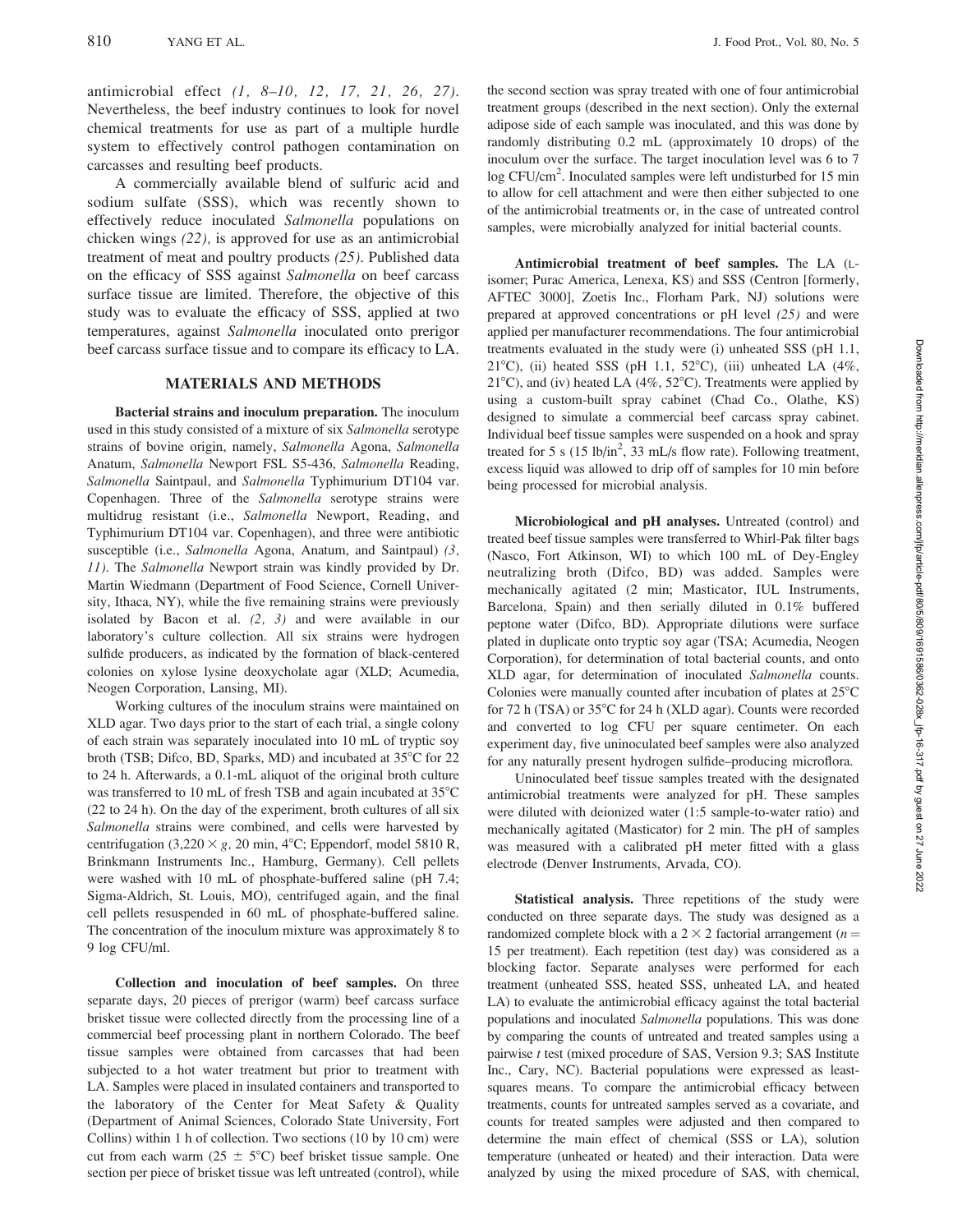| Chemical   | Unheated/heated              | Mean (SE) counts ( $log CFU/cm2$ )              |                                                 |                                                 |                                               |  |
|------------|------------------------------|-------------------------------------------------|-------------------------------------------------|-------------------------------------------------|-----------------------------------------------|--|
|            |                              | <b>TSA</b>                                      |                                                 | <b>XLD</b>                                      |                                               |  |
|            |                              | Untreated                                       | Treated                                         | Untreated                                       | Treated                                       |  |
| <b>SSS</b> | Unheated                     | 6.3 (0.1) $A^b$                                 | 4.6 $(0.1)$ B                                   | 6.2 $(0.1)$ A                                   | 4.2 $(0.1)$ B                                 |  |
| LA         | Heated<br>Unheated<br>Heated | 6.3 $(0.1)$ A<br>6.3 $(0.1)$ A<br>6.3 $(0.1)$ A | 4.3 $(0.1)$ B<br>4.7 $(0.1)$ B<br>4.4 $(0.1)$ B | 6.2 $(0.1)$ A<br>6.1 $(0.2)$ A<br>6.2 $(0.1)$ A | $3.9(0.1)$ B<br>$3.7(0.2)$ B<br>3.8 $(0.1)$ B |  |

TABLE 1. Least-squares mean bacterial counts, recovered with TSA and XLD agar, for Salmonella-inoculated prerigor beef carcass surface tissue that was left untreated or was spray treated with unheated (21°C) or heated (52°C) solutions of SSS or LA<sup>a</sup>

<sup>a</sup> TSA, tryptic soy agar; XLD, xylose lysine deoxycholate; SSS, surfuric acid and sodium sulfate blend (pH 1.1); LA, lactic acid (4%). <sup>b</sup> Within each row and culture medium (i.e., TSA or XLD), least-squares means with different letters are different ( $P < 0.05$ ).

solution temperature, and their interaction as independent variables. The pH data from treated samples were analyzed to determine treatment effects on the final pH of treated beef samples. All differences were reported by using a significance level of  $\alpha = 0.05$ .

### RESULTS AND DISCUSSION

Antimicrobial effect of treatments. Naturally occurring hydrogen sulfide–producing microflora were not recovered  $(1 \text{ CFU/cm}^2$  detection limit) from the uninoculated samples analyzed (data not shown); therefore, colony counts obtained from the XLD agar were those of the Salmonella inoculum used in this study. Bacterial counts of the inoculated untreated (control) and treated prerigor beef carcass surface tissue samples are shown in Table 1. Counts from the nonselective (TSA) and selective (XLD) agars were similar for the control samples, which indicated that total bacterial counts recovered with TSA consisted largely of the inoculated Salmonella strains. Spray treatment of beef tissue samples with unheated  $(21^{\circ}C)$  or heated (52 $^{\circ}C$ ) solutions of SSS or LA effectively  $(P < 0.05)$  reduced microbial populations. More specifically, initial total bacterial counts  $(6.3 \text{ log CFU/cm}^2)$  were reduced by 1.7 and 2.0 log CFU/  $\text{cm}^2$  by the unheated and heated SSS treatments, respectively, and by 1.6 and 1.9 log  $CFU/cm<sup>2</sup>$  following treatment with the unheated and heated LA solutions, respectively (Table 1). In comparison, numerically greater reductions (by  $0.3$  to  $0.8$  log CFU/cm<sup>2</sup>) were observed based on counts recovered with the selective agar, and were likely owing to the inability of sublethally injured cells to recover and grow in the presence of the selective ingredients included in the XLD agar formulation. As seen in Table 1, spray treatment of beef samples with the unheated and heated solutions of SSS reduced ( $P < 0.05$ ) initial Salmonella counts (6.2 log  $CFU/cm<sup>2</sup>$ ) by 2.0 and 2.3 log CFU/cm<sup>2</sup>, respectively, and for the unheated and heated LA treatments, initial pathogen counts (6.1 to 6.2 log CFU/cm<sup>2</sup>) were reduced ( $P < 0.05$ ) by 2.4 log CFU/cm<sup>2</sup>, irrespective of solution temperature.

Comparison of treatments. Inoculation level of the test organism may affect the antimicrobial efficacy of treatments in vitro, as a higher inoculation level may result in proportionately higher reductions and a lower inoculation level may lead to relatively lower proportional reductions in bacterial counts. Because the inoculation level was slightly different for each treatment in the present study (Table 1), counts of initial inoculation levels on untreated control samples served as a covariate, and the least-squares means of counts for treated samples were adjusted. Therefore, only the adjusted counts were used to compare the main effects of chemical, solution temperature, and their interaction.

As indicated by our data, the interaction of chemical (SSS or LA) and solution temperature (unheated or heated) was not significant ( $P > 0.05$ ); therefore, only the main effects of chemical and solution temperature are presented (Table 2). The chemical solution temperature had a significant ( $P < 0.05$ ) effect on adjusted least-squares mean total bacterial counts but not ( $P > 0.05$ ) on adjusted leastsquares mean Salmonella counts (Table 2). Spray treatment of beef tissue samples with heated  $(52^{\circ}C)$  chemical solutions resulted in a 0.3 log CFU/cm<sup>2</sup> greater ( $P < 0.05$ ) reduction in total bacterial counts as compared with reductions obtained with unheated  $(21^{\circ}C)$  solutions. Note, however, that a 0.3-log difference is generally not considered biologically significant (16). The adjusted least-squares mean total bacterial counts of samples treated with SSS did not differ ( $P > 0.05$ ) from those of LA-treated beef samples, indicating that use of either compound would be expected to be equally effective against total bacterial populations. In contrast, chemical type had a significant (P  $<$  0.05) effect on adjusted least-squares mean Salmonella counts. More specifically, Salmonella counts from LAtreated samples were 0.3 log CFU/cm<sup>2</sup> lower ( $P < 0.05$ ) than those of SSS-treated samples.

Comparison of the pH data of treated beef samples showed that solution temperature did not ( $P > 0.05$ ) have an effect on the final pH of treated samples, whereas chemical type did ( $P < 0.05$ ; data not shown). Beef carcass tissue samples spray treated with LA had a pH (pH 4.18) that was 0.53 pH units lower ( $P < 0.05$ ) than the pH of SSS-treated samples (pH 4.71).

Use of LA for reducing bacterial pathogen contamination on beef carcasses and derived cuts has been extensively investigated (1, 8–10, 12, 17, 21, 26). Factors that may affect the decontamination efficacy of LA in inoculated challenge studies include the type and temperature of the beef tissue used, inoculation method, inoculation level, attachment time of the tested pathogen, solution concentration and temperature, and treatment application method and parameters (26).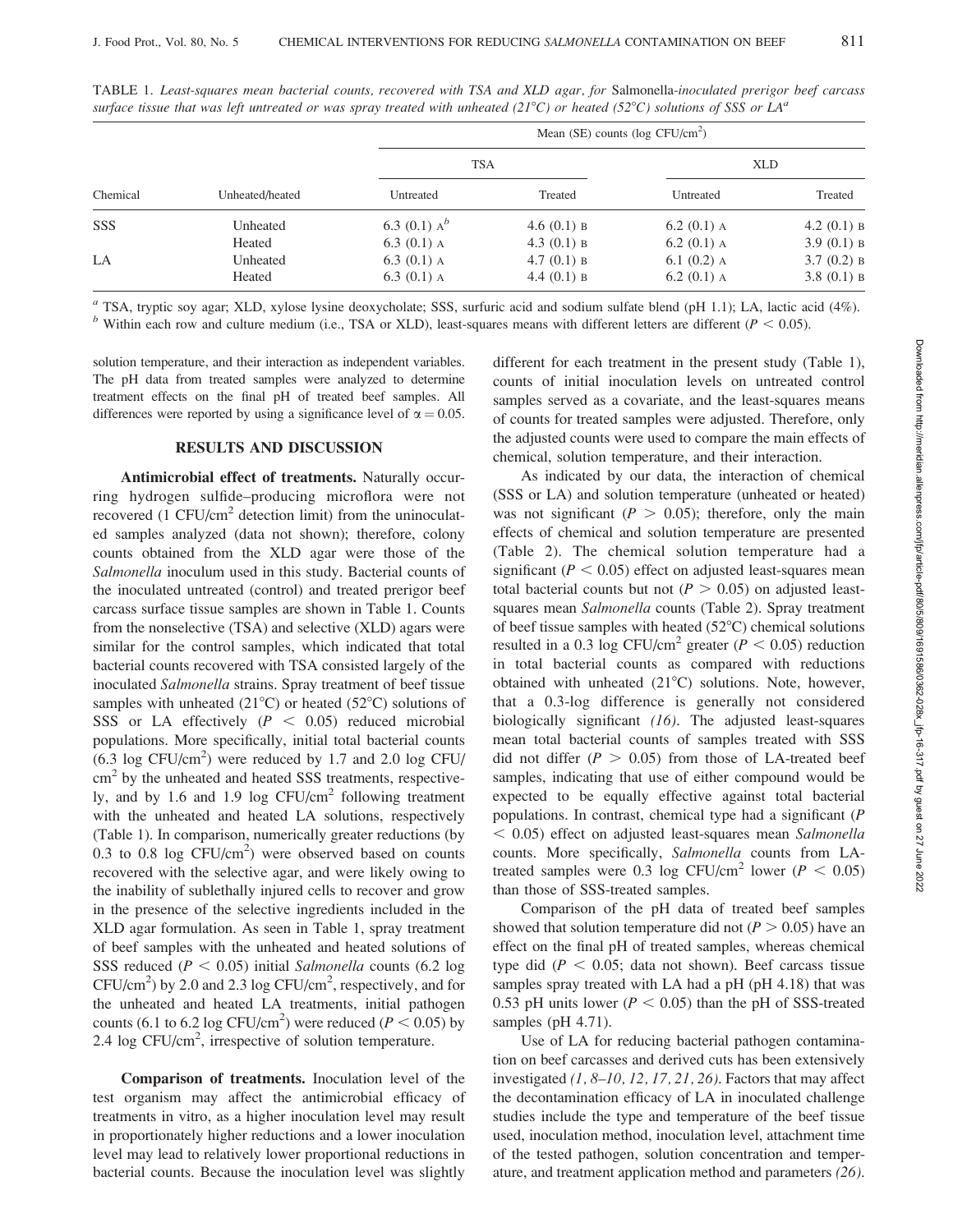|                |                                   | Mean (SE) counts ( $log CFU/cm2$ )                |                      |                      |                     |  |
|----------------|-----------------------------------|---------------------------------------------------|----------------------|----------------------|---------------------|--|
|                | Untreated/treated                 | Chemical solution temperature <sup><i>b</i></sup> |                      | Chemical $c$         |                     |  |
| Culture medium |                                   | Unheated                                          | Heated               | <b>SSS</b>           | LA                  |  |
| <b>TSA</b>     | Untreated<br>Treated <sup>d</sup> | 6.3<br>4.6 (0.1) $A^e$                            | 6.3<br>4.3 $(0.1)$ B | 6.3<br>4.4(0.1)      | 6.3<br>4.6 $(0.1)$  |  |
| <b>XLD</b>     | Untreated<br>Treated              | 6.2<br>3.9(0.1)                                   | 6.2<br>3.8(0.1)      | 6.2<br>4.0 $(0.1)$ A | 6.2<br>$3.7(0.1)$ B |  |

TABLE 2. Effect of chemical solution temperature and chemical type on least-squares mean bacterial counts, recovered with TSA and XLD agar, for Salmonella-inoculated prerigor beef carcass surface tissue<sup>a</sup>

<sup>a</sup> TSA, tryptic soy agar; XLD, xylose lysine deoxycholate.

<sup>b</sup> Unheated solution temperature was 21°C; heated solution temperature was 52°C. <sup>c</sup> SSS, sulfuric acid and sodium sulfate blend (pH 1.1); LA, lactic acid (4%).

 $d$  Counts for treated samples were adjusted by using the counts of untreated samples as a covariate.

 $e$  Within each row and main effect (i.e., chemical solution temperature or chemical), adjusted least-squares means with different letters are different ( $P < 0.05$ ).

Cutter and Rivera-Betancourt (8) reported  $3.2$ -log CFU/cm<sup>2</sup> reductions of Salmonella on the surface of beef flanks that were sprayed (15 s,  $125 \pm 5$  lb/in<sup>2</sup>, and 4.8 L/min flow rate) with 2% LA (35  $\pm$  2°C). In another study (21), immersion of inoculated (approximately 4 log CFU/cm<sup>2</sup>) adipose or lean muscle surfaces of beef cheek meat in 5% LA for 1 min reduced Salmonella levels by 2.0 and 1.4 log  $CFU/cm^2$ , respectively. When lean beef trimmings were immersed for 30 s in 25 $\rm{°C}$  or 55 $\rm{°C}$  LA (5%), inoculated Salmonella counts  $(3.0 \text{ to } 3.3 \text{ log CFU/cm}^2)$  were reduced by 1.3 to 1.5 log CFU/cm<sup>2</sup> (25 $^{\circ}$ C solution) and 1.6 to 1.9 log CFU/cm<sup>2</sup> (55 $^{\circ}$ C solution)  $(10)$ .

A limited number of studies have evaluated the antimicrobial efficacy of SSS. A 30-s immersion treatment of beef trimmings in SSS (pH 1.2) resulted in 0.5- to 0.7-log CFU/cm<sup>2</sup> reductions of Salmonella Typhimurium and Salmonella Newport (11). Salmonella levels on beef cheek meat samples were reduced by 1.0 to 1.5 log  $CFU/cm<sup>2</sup>$ following an immersion treatment in 1% SSS for 1, 2.5, or 5 min (21). In another study (22), chicken wings immersed for 10 or 20 s in SSS (pH 1.1) lowered inoculated Salmonella populations by 0.8 to 0.9 and 1.1 to 1.2 log CFU/mL of rinse solution, respectively.

In conclusion, the results of the study indicate that spray treatment of prerigor beef carcass surface tissue with SSS at pH 1.1 or 4% LA effectively reduces Salmonella contamination. In addition, under the experimental conditions of our study, heating of the chemical solutions to  $52^{\circ}$ C was found not to have a practical effect on their antimicrobial effectiveness against Salmonella.

### **REFERENCES**

- 1. Arthur, T. M., N. Kalchayanand, J. M. Bosilevac, D. M. Brichta-Harhay, S. D. Shackelford, J. L. Bono, T. L. Wheeler, and M. Koohmaraie. 2008. Comparison of effects of antimicrobial interventions on multidrug-resistant Salmonella, susceptible Salmonella, and Escherichia coli O157:H7. J. Food Prot. 71:2177–2181.
- 2. Bacon, R. T., J. N. Sofos, K. E. Belk, D. R. Hyatt, and G. C. Smith. 2002. Prevalence and antibiotic susceptibility of Salmonella isolated from beef animal hides and carcasses. J. Food Prot. 65:284–290.
- Bacon, R. T., J. N. Sofos, P. A. Kendall, K. E. Belk, and G. C. Smith. 2003. Comparative analysis of acid resistance between susceptible

and multi-antimicrobial-resistant Salmonella strains cultured under stationary-phase acid tolerance-inducing and noninducing conditions. J. Food Prot. 66:732–740.

- 4. Barkocy-Gallagher, G. A., T. M. Arthur, M. Rivera-Betancourt, X. Nou, S. D. Shackelford, T. L. Wheeler, and M. Koohmaraie. 2003. Seasonal prevalence of Shiga toxin-producing Escherichia coli, including O157:H7 and non-O157 serotypes, and Salmonella in commercial beef processing plants. J. Food Prot. 66:1978–1986.
- 5. Bosilevac, J. M., M. N. Guerini, N. Kalchayanand, and M. Koohmaraie. 2009. Prevalence and characterization of salmonellae in commercial ground beef in the United States. Appl. Environ. Microbiol. 75:1892–1900.
- 6. Centers for Disease Control and Prevention. 2012. Multistate outbreak of Salmonella Typhimurium infections linked to ground beef (final update). Available at: http://www.cdc.gov/salmonella/ 2011/ground-beef-2-1-2012.html. Accessed 21 November 2016.
- 7. Centers for Disease Control and Prevention. 2016. Surveillance for foodborne disease outbreaks, United States, 2014, annual report. Available at: http://www.cdc.gov/foodsafety/pdfs/foodborneoutbreaks-annual-report-2014-508.pdf. Accessed 18 November 2016.
- 8. Cutter, C. N., and M. Rivera-Betancourt. 2000. Interventions for the reduction of Salmonella Typhimurium DT 104 and non-O157:H7 enterohemorrhagic Escherichia coli on beef surfaces. J. Food Prot. 63:1326–1332.
- 9. Cutter, C. N., and G. R. Siragusa. 1994. Efficacy of organic acids against Escherichia coli O157:H7 attached to beef carcass tissue using a pilot scale model carcass washer. J. Food Prot. 57:97–103.
- 10. Fouladkhah, A., I. Geornaras, H. Yang, K. E. Belk, K. K. Nightingale, D. R. Woerner, G. C. Smith, and J. N. Sofos. 2012. Sensitivity of Shiga toxin-producing Escherichia coli, multidrug-resistant Salmonella, and antibiotic-susceptible Salmonella to lactic acid on inoculated beef trimmings. J. Food Prot. 75:1751–1758.
- 11. Geornaras, I., H. Yang, G. Moschonas, M. C. Nunnelly, K. E. Belk, K. K. Nightingale, D. R. Woerner, G. C. Smith, and J. N. Sofos. 2012. Efficacy of chemical interventions against Escherichia coli O157:H7 and multidrug-resistant and antibiotic-susceptible Salmonella on inoculated beef trimmings. J. Food Prot. 75:1960–1967.
- 12. Harris, K., M. F. Miller, G. H. Loneragan, and M. M. Brashears. 2006. Validation of the use of organic acids and acidified sodium chlorite to reduce Escherichia coli O157 and Salmonella Typhimurium in beef trim and ground beef in a simulated processing environment. J. Food Prot. 69:1802–1807.
- 13. Kalchayanand, N., T. M. Arthur, J. M. Bosilevac, J. W. Schmidt, R. Wang, S. Shackelford, and T. L. Wheeler. 2015. Efficacy of antimicrobial compounds on surface decontamination of seven Shiga toxin-producing Escherichia coli and Salmonella inoculated onto fresh beef. J. Food Prot. 78:503–510.